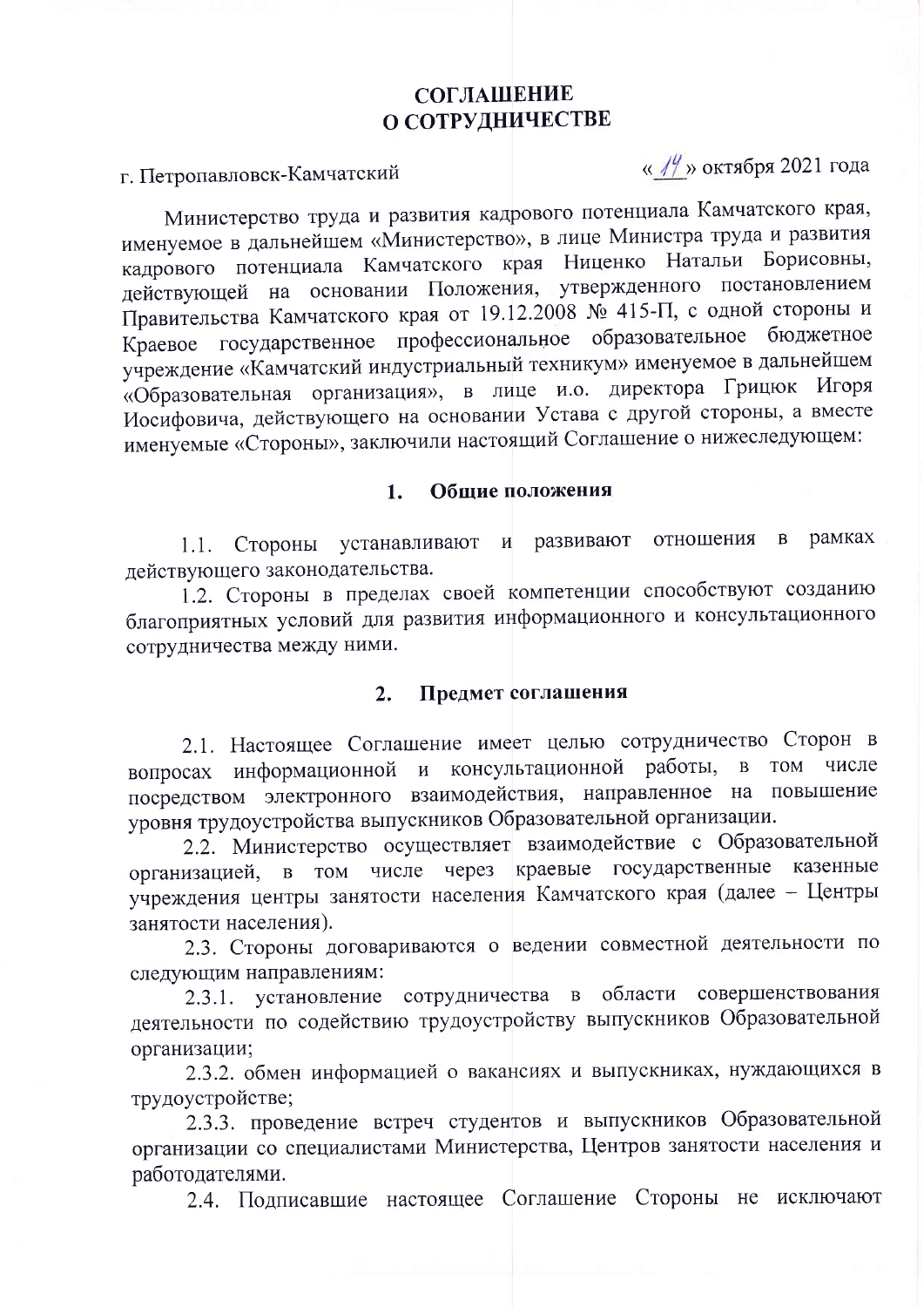выполнения других видов сотрудничества, не включенных в настоящее Соглашение.

### 3. Права и обязанности сторон

3.1. Министерство обязуется:

3.1.1. оказывать студентам, выпускникам Образовательной организации консультационные, профориентационные, информационные услуги;

3.1.2. информировать Образовательную организацию о ситуации на рынке труда, наличии свободных рабочих мест (вакантных должностей) для трудоустройства выпускников Образовательной организации;

3.1.3. вести учет обратившихся в органы службы занятости населения выпускников и трудоустроенных Образовательной края Камчатского организации и предоставлять указанную информацию в Образовательную организацию по согласованной Сторонами форме;

3.1.4. информировать Образовательную организацию о проводимых органами службы занятости населения Камчатского края тематических мероприятиях для студентов и выпускников образовательных организаций среднего профессионального образования (консультаций в области занятости населения, ярмарках вакансий, профориентационных мероприятиях, семинарах, экскурсиях в организации);

информировать Образовательную организацию, студентов  $\mathbf{H}$  $3.1.5.$ выпускников Образовательной организации о возможности и условиях прохождения стажировки;

Образовательной организации направлять приглашению  $3.1.6.$   $\pi$ o специалистов органов службы занятости населения Камчатского края для участия в коллективных формах работы Образовательной организации со студентами и выпускниками Образовательной организации (круглые столы, встречи с представителями предприятий, обучающие семинары, круглые столы и др.).

3.2. Министерство вправе запрашивать у Образовательной организации информацию, необходимую для осуществления мониторинга трудоустройства образовательных организаций среднего профессионального выпускников образования.

3.3. Образовательная организация обязуется:

3.3.1. размещать поступившую в Образовательную организацию от Министерства информацию, в том числе по актуальным вакансиям на стендах и сайте Образовательной организации, индивидуально информировать студентов и выпускников Образовательной организации о ситуации на рынке труда, о возможностях трудоустройства при содействии органов службы занятости населения Камчатского края;

3.3.2. информировать Министерство о численности и профессиональноквалификационном составе выпускников, нуждающихся в трудоустройстве;

вести учет трудоустройства выпускников и предоставлять  $3.3.3.$ указанную информацию в Министерство по форме согласно приложению к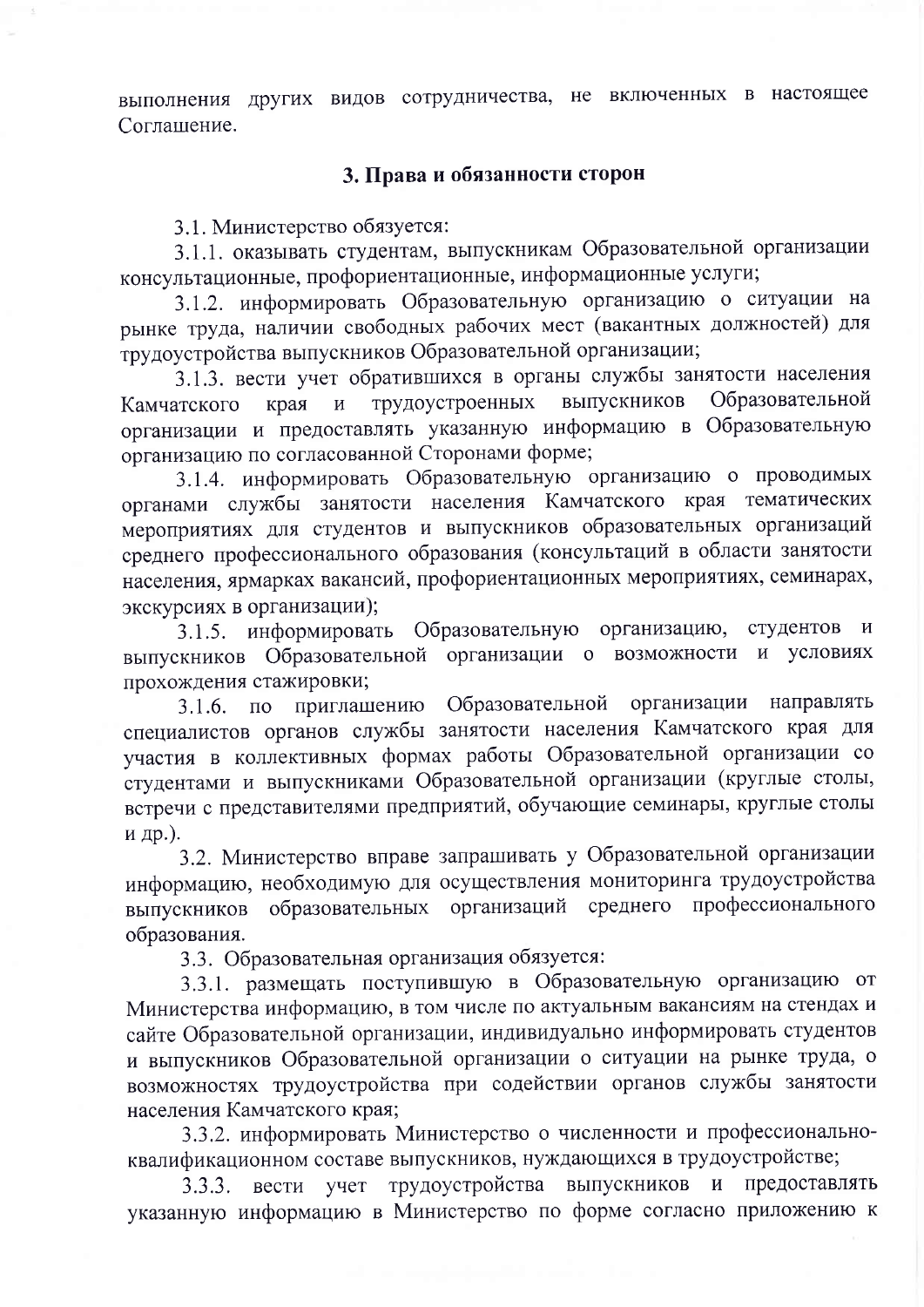настоящему Соглашению в срок до 31 января, 31 июля ежегодно;

Образовательной 3.3.4. информировать студентов и выпускников организации о проводимых органами службы занятости населения Камчатского выпускников мероприятиях студентов  $\mathbf{M}$ ДЛЯ тематических края образования профессионального организаций среднего образовательных вакансий, ярмарках населения, области занятости (консультаций  $\overline{B}$ профориентационных мероприятиях, семинарах, экскурсиях в организации);

Образовательной выпускников информировать студентов и  $3.3.5.$ прохождения стажировки при организации о возможности и условиях содействии органов службы занятости населения Камчатского края;

3.3.6. при наличии вакантных рабочих мест, открытых для молодых специалистов в Образовательной организации, регулярно предоставлять данную информацию в Министерство;

3.3.7. приглашать специалистов органов службы занятости населения Камчатского края для участия в коллективных формах работы Образовательной организации со студентами и выпускниками (круглые столы, встречи с представителями предприятий, обучающие семинары, круглые столы и др.);

формировании помощь  $\overline{B}$ Министерству  $3.3.8.$ оказывать специализированной базы стажировок для молодежи и выпускников.

3.4. Образовательная организация вправе запрашивать у Министерства информацию, необходимую для осуществления мониторинга трудоустройства выпускников Образовательной организации, о наличии свободных вакансий, о ситуации на рынке труда и др.

### 4. Прочие условия

4.1. Каждая из Сторон в течение 10 рабочих дней с даты заключения настоящего Соглашения определяет и доводит до сведения другой Стороны ответственных лиц, данные должностных за контактные перечень  $\mathbf{M}$ взаимодействия Сторон  $\overline{10}$ координацию обмен  $\overline{M}$ информационный настоящему Соглашению.

4.2. Настоящее Соглашение составлено в двух экземплярах, имеющих равную юридическую силу.

4.3. Настоящее Соглашение вступает в силу с момента подписания обеими Сторонами и действует в течение одного года.

4.4. Изменения и дополнения к настоящему Соглашению вносятся по Соответствующие  $\phi$ opme. взаимному согласию Сторон письменной  $\, {\bf B} \,$ частью неотъемлемой Сторон являются дополнительные соглашения настоящего Соглашения.

4.5. Настоящее Соглашение считается продленным на тот же срок и на тех же условиях, если до окончания срока его действия ни одна из Сторон не заявит о его прекращении не позднее, чем за 30 календарных дней до окончания его срока.

4.6. Настоящее Соглашение может быть расторгнуто по инициативе любой Стороны, о чем такая Сторона письменно уведомляет другую Сторону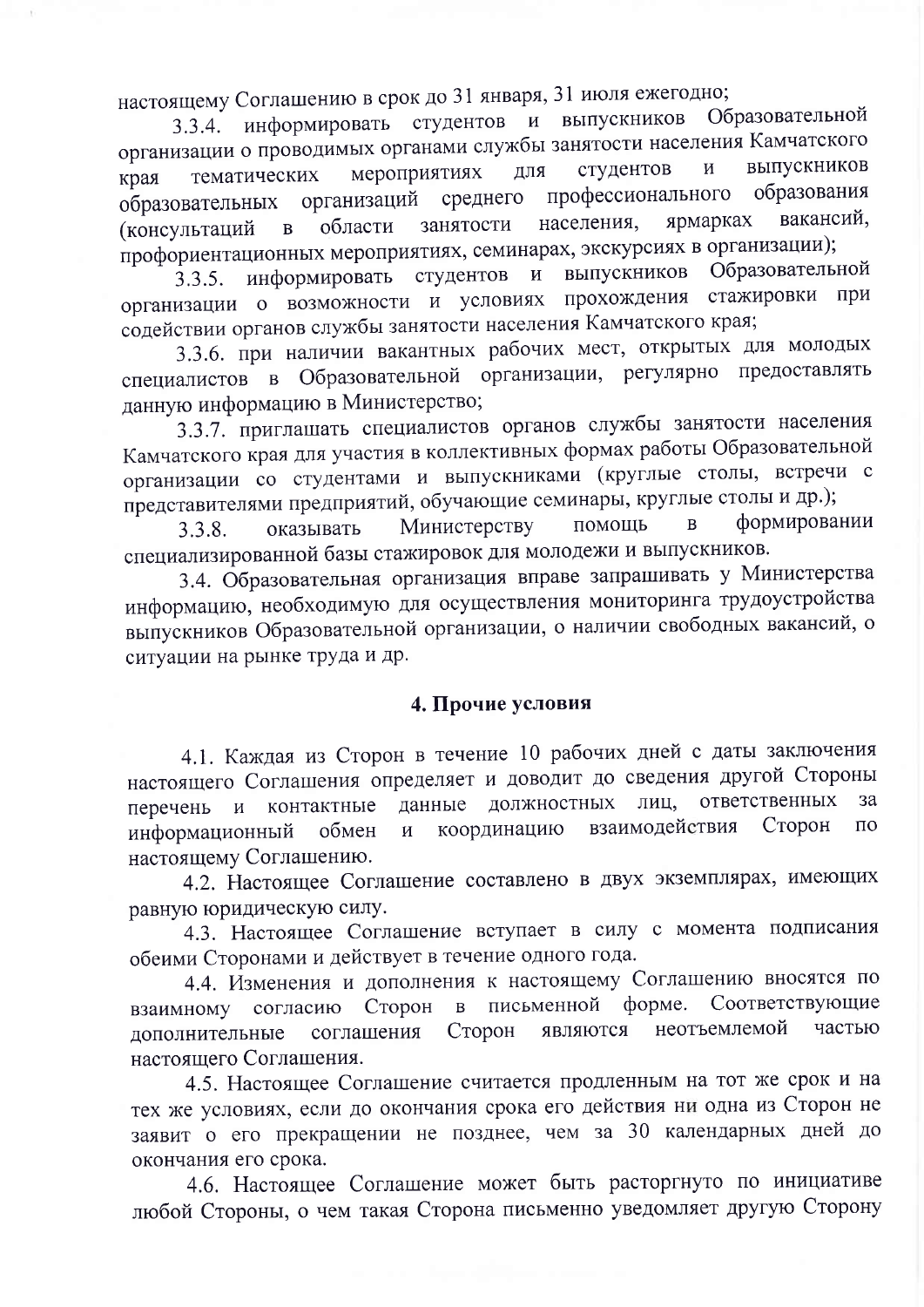не позднее, чем за 30 календарных дней до даты расторжения Соглашения.

4.7. Все возникающие разногласия Стороны намерены решать путем решаются согласия, споры  $\mathbf{B}$ переговоров. В достижения случае  $He$ установленном законом порядке.

### 5. Юридические адреса сторон

«Министерство» Министерство труда и развития кадрового потенциала Камчатского края

Юридический адрес: Камчатский край, г. Петропавловск-Камчатский, ул. Ленинградская, д. 72 Тел/Факс: (4152) 42-48-85, 42-77-95 ИНН 4101113953 КПП 410101001 OFPH 1074101000050



«Образовательная организация» Краевое государственное профессиональное образовательное бюджетное учреждение «Камчатский индустриальный техникум»

Юридический адрес: Камчатский край, г. Вилючинск, ул. Школьная, д. За тел/факс: (41535) 3-14-33 ИНН: 4102001106 КПП: 410201001 OFPH: 1024101226379

И.И. Грицюк

И.о. директора  $M.H.P$